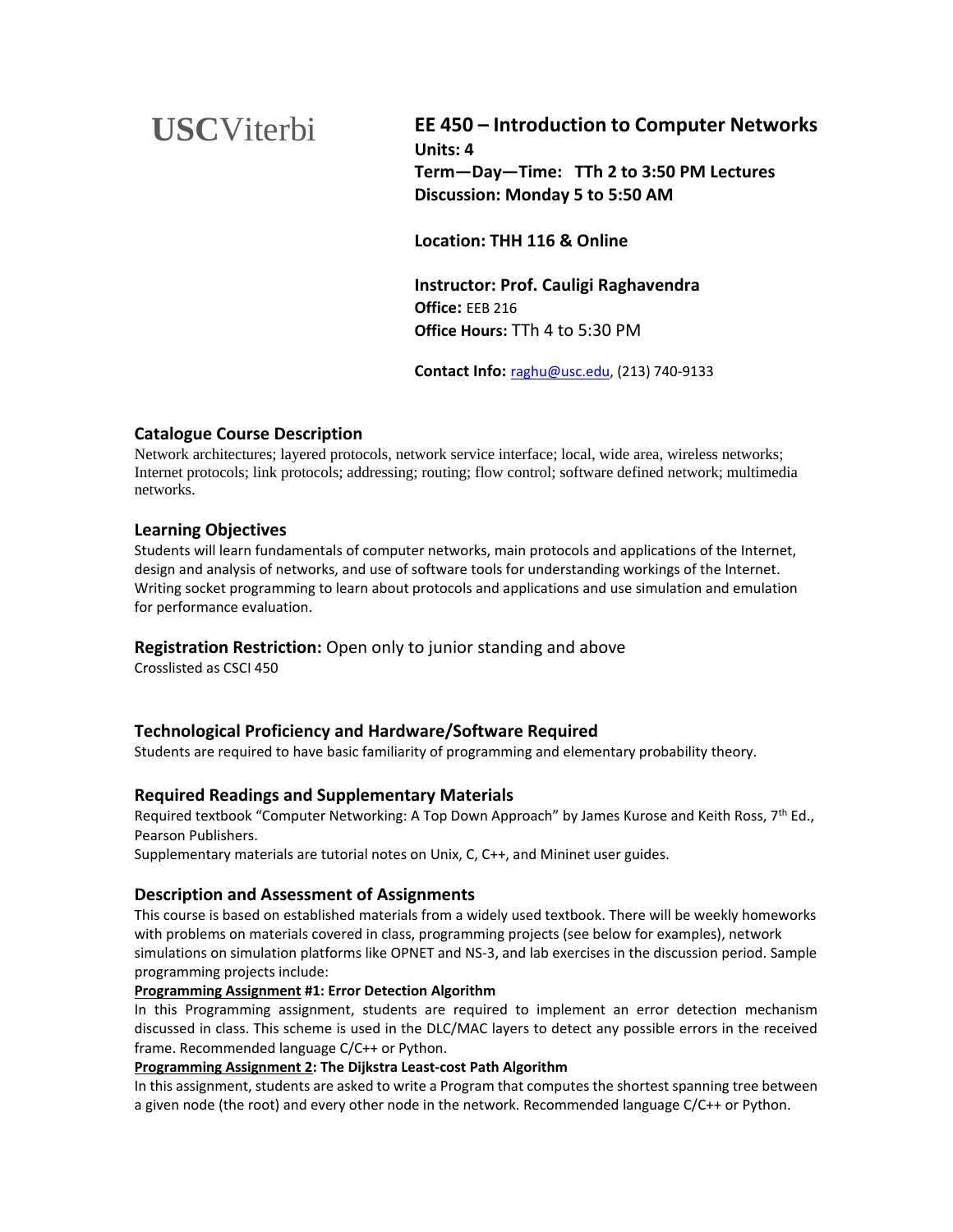**Term Programming Project: Network Socket Programming:** The objective of this assignment is to familiarize students with UNIX socket programming. The Project consists of 3 parts. The **first part** involves creating a server in C/C++ or Python. The **second part** requires the creation of a UDP client (communicating with a server using Datagram sockets) and a TCP client (communicating with a server using Stream sockets) and the **third part** will be to create a multi-threaded proxy web server capable of supporting multiple requests at the same time

# **Grading Breakdown**

| Assignment                  | <b>Points</b> |
|-----------------------------|---------------|
| Home Works                  | 5             |
| <b>Programming Projects</b> | 15            |
| Quizzes                     | 10            |
| Mid Term Fxam               | 30            |
| <b>Final Exam</b>           | 40            |
| <b>TOTAL</b>                | 100           |
|                             |               |
|                             |               |

# **Assignment Submission Policy**

Assignments are assigned weekly and due in class the following week. Programming projects and mininet exercises are explained and assigned in discussion section.

# **Course Schedule: A Weekly Breakdown**

|                 | <b>Topics/Daily Activities</b>                                                                        | <b>Readings</b> | <b>Homework Deliverable/ Due Dates</b>                                 |
|-----------------|-------------------------------------------------------------------------------------------------------|-----------------|------------------------------------------------------------------------|
| Week 1<br>Dates | Introduction and<br>overview of course<br>Network elements,<br>Internet, Protocols,<br>Physical media | Chapter 1       | Home Work 1                                                            |
| Week 2<br>Dates | Packet and message<br>switching; performance,<br>metrics; protocol layers;<br>Link Layer              | Chapter 1       | Home Work 2<br>Quiz 1                                                  |
| Week 3<br>Dates | Error Detection and<br>Correction; Ethernet                                                           | Chapter 6       | Home Work 3<br>Quiz 2<br>Programming project #1 assigned               |
| Week 4<br>Dates | <b>Multiple Access</b><br>protocols, CSMA/CD,<br>Data Centers                                         | Chapter 6       | Home Work 4<br>Quiz 3                                                  |
| Week 5<br>Dates | Applications, Web and<br>HTTP, e-mail, SMTP                                                           | Chapter 2       | Programming Project #1 Due<br>Term programming project part 1 assigned |
| Week 6<br>Dates | DNS, HTTP, P2P<br>applications,                                                                       | Chapter 2       | Home Work 5<br>Quiz4                                                   |
| Week 7<br>Dates | <b>Transport Layer</b><br>Protocols; TCP and UDP                                                      | Chapter 3       | Home Work 6                                                            |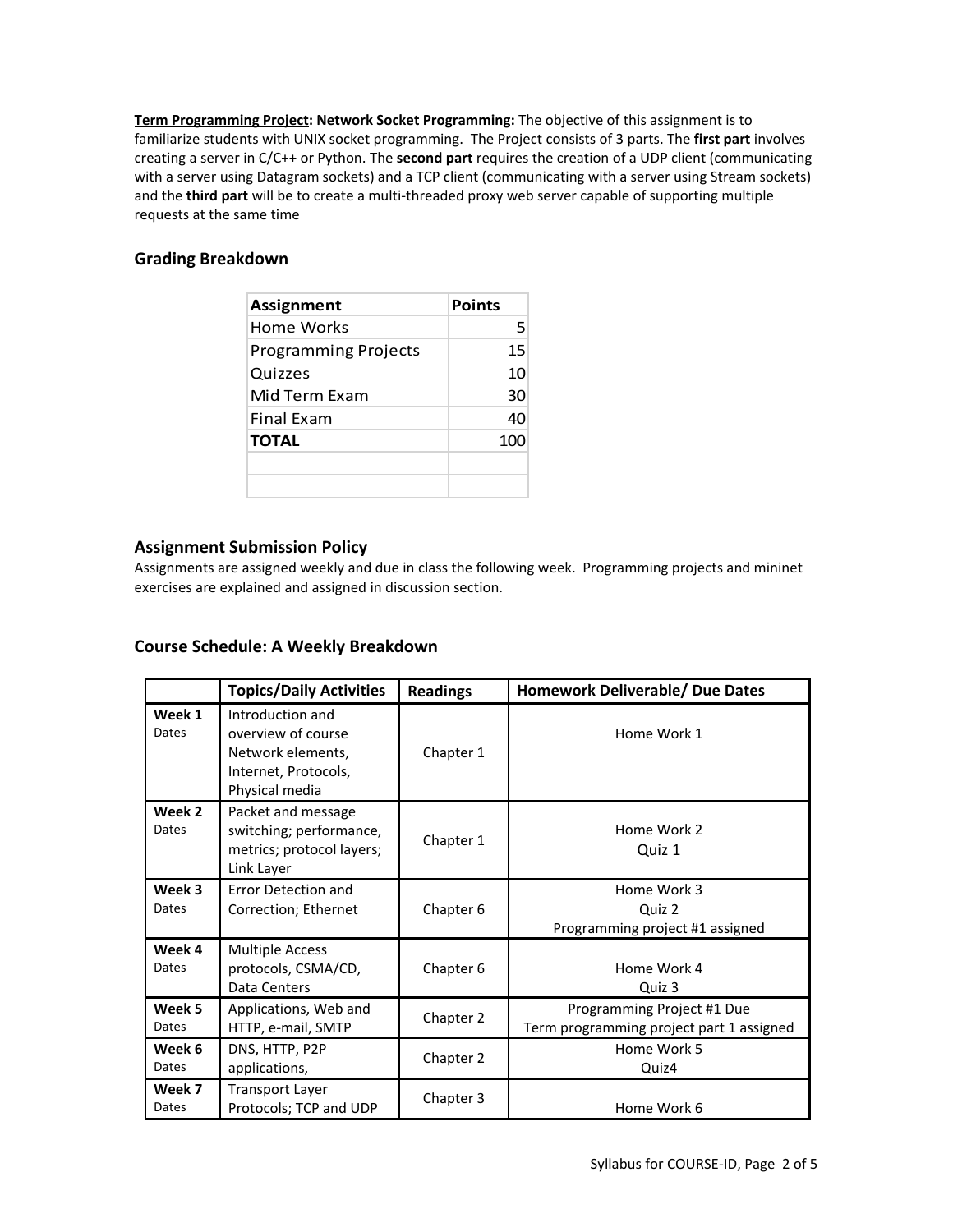|                      |                                                                                      |             | Term programming project part 1 due<br>Term programming project part 2 assigned                                        |
|----------------------|--------------------------------------------------------------------------------------|-------------|------------------------------------------------------------------------------------------------------------------------|
| Week 8<br>Dates      | Flow and Congestion<br>Control; MID TERM                                             | Chapter 3   |                                                                                                                        |
| Week 9<br>Dates      | <b>TCP Congestion Control</b><br>Data and Control Planes                             | Chapter 3/4 | Home Work 7<br>Programming project #2 assigned                                                                         |
| Week 10<br>Dates     | Network Layer,<br>Forwarding, SDN<br>Approach                                        | Chapter 4   | Quiz 5<br>Home Work 8<br>Term programming project part 2 due                                                           |
| Week 11<br>Dates     | Routing Algorithms, BGP,<br>Broadcasting, and<br>Multicasting, Network<br>management | Chapter 5   | Quiz 6<br>Home Work 9<br>Programming project #2 Due                                                                    |
| Week 12<br>Dates     | Wireless and Mobile<br><b>Networks</b>                                               | Chapter 7   | Quiz 7<br>Home Work 10<br>Programming project part 3 assigned                                                          |
| Week 13<br>Dates     | Network Security,<br>Cryptography, RSA<br>scheme                                     | Chapter 8   |                                                                                                                        |
| Week 14<br>Dates     | Multimedia networks<br>and applications, Content<br><b>Distribution Networks</b>     | Chapter 9   |                                                                                                                        |
| Week 15<br>Dates     | Advanced Topics and<br>Course review                                                 |             |                                                                                                                        |
| <b>FINAL</b><br>Date |                                                                                      |             | Date: For the date and time of the final for<br>this class, consult the USC Schedule of<br>Classes at www.usc.edu/soc. |

# **Statement on Academic Conduct and Support Systems**

## **Academic Conduct**

Plagiarism – presenting someone else's ideas as your own, either verbatim or recast in your own words – is a serious academic offense with serious consequences. Please familiarize yourself with the discussion of plagiarism in *SCampus* in Section 11, *Behavior Violating University Standards* [https://scampus.usc.edu/1100-behavior-violating-university-standards-and-appropriate](https://scampus.usc.edu/1100-behavior-violating-university-standards-and-appropriate-sanctions/)[sanctions.](https://scampus.usc.edu/1100-behavior-violating-university-standards-and-appropriate-sanctions/) Other forms of academic dishonesty are equally unacceptable. See additional information in *SCampus* and university policies on scientific misconduct, [http://policy.usc.edu/scientific-misconduct.](http://policy.usc.edu/scientific-misconduct/)

Discrimination, sexual assault, and harassment are not tolerated by the university. You are encouraged to report any incidents to the *Office of Equity and Diversity* [http://equity.usc.edu](http://equity.usc.edu/) or to the *Department of Public Safety* [http://adminopsnet.usc.edu/department/department-public](http://adminopsnet.usc.edu/department/department-public-safety)[safety.](http://adminopsnet.usc.edu/department/department-public-safety) This is important for the safety of the whole USC community. Another member of the university community – such as a friend, classmate, advisor, or faculty member – can help initiate the report, or can initiate the report on behalf of another person. *The Center for Women and Men*  http://www.usc.edu/student-affairs/cwm/ provides 24/7 confidential support, and the sexual assault resource center webpag[e http://sarc.usc.edu](http://sarc.usc.edu/) describes reporting options and other resources.